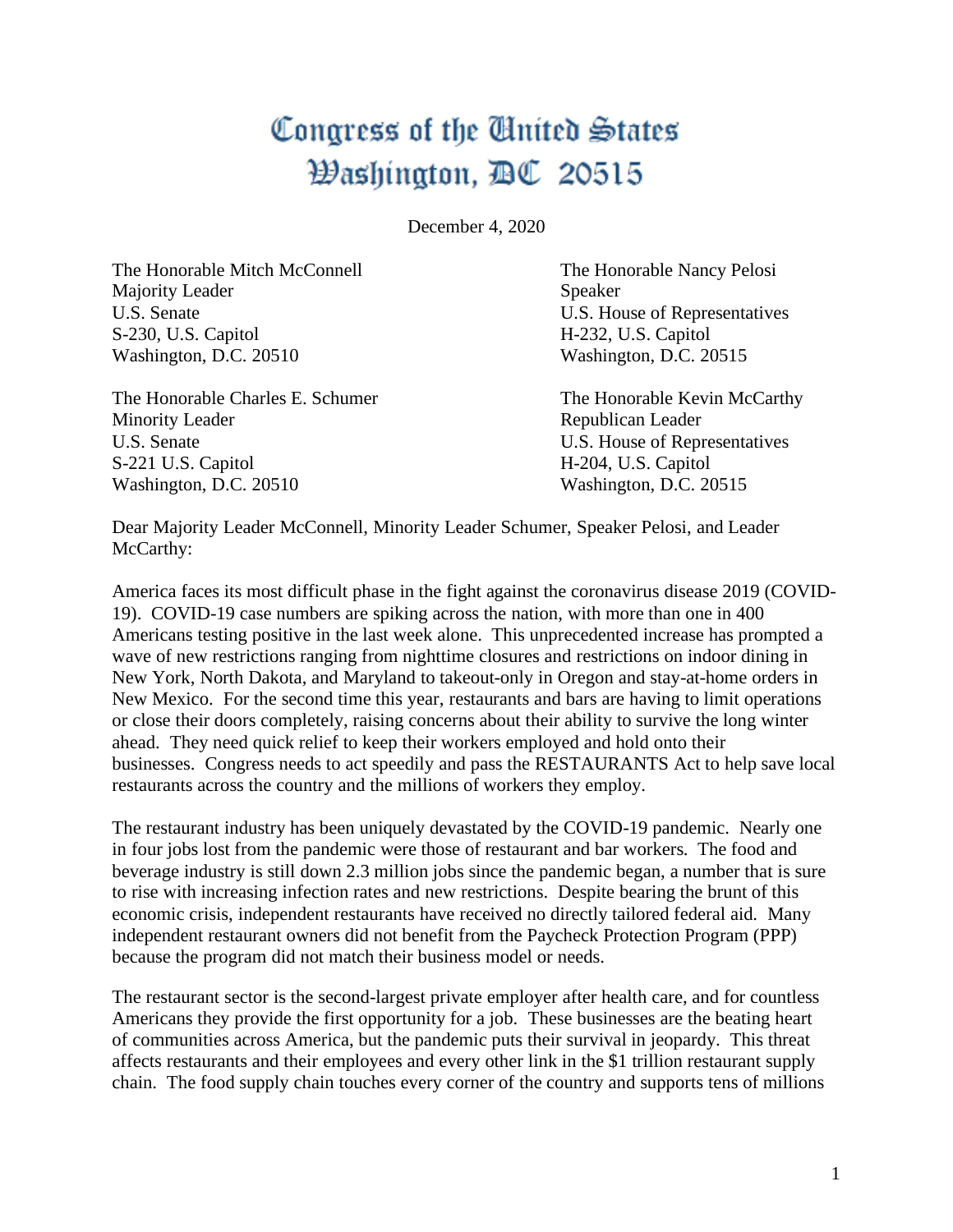of livelihoods, including farm workers, fishermen, and truck drivers. A new round of restaurant closures is likely to have dire effects on the entire food supply chain.

The RESTAURANTS Act would create a restaurant revitalization fund that can be used for a wide range of expenses, including payroll and benefits, food, utilities, rent, maintenance, and supplies. This legislation has gained bipartisan support in Congress, as well as backing from restauranteurs and a large coalition of industries that rely on restaurants. It passed the House of Representatives on October 1, 2020, in H.R. 925 (Section 607, Division O). A June 2020 study on the legislation found it would generate at least \$183 billion in primary benefits and \$65 billion in secondary benefits – more than double the amount of the fund itself. This type of economic multiplier is needed now more than ever.

We urge you to pass the RESTAURANTS Act quickly as part of a COVID-19 relief bill or a year-end spending bill. We look forward to partnering with you to save local restaurants across America.

Sincerely,

Roger F. Wicker Earl Blumenauer

\_\_\_\_\_\_\_\_\_\_\_\_\_\_\_\_\_\_\_\_\_\_\_\_\_ \_\_\_\_\_\_\_\_\_\_\_\_\_\_\_\_\_\_\_\_\_\_\_\_

Kyrsten Sinema Brian Fitzpatrick United States Senator **Member of Congress** 

Earl Bhureum \_\_\_\_\_\_\_\_\_\_\_\_\_\_\_\_\_\_\_\_\_\_\_\_\_ \_\_\_\_\_\_\_\_\_\_\_\_\_\_\_\_\_\_\_\_\_\_\_\_

United States Senator Member of Congress

Brian Feth Tatrick

 $\sqrt{s}$ /s/

Lindsey O. Graham Dick Durbin United States Senator United States Senator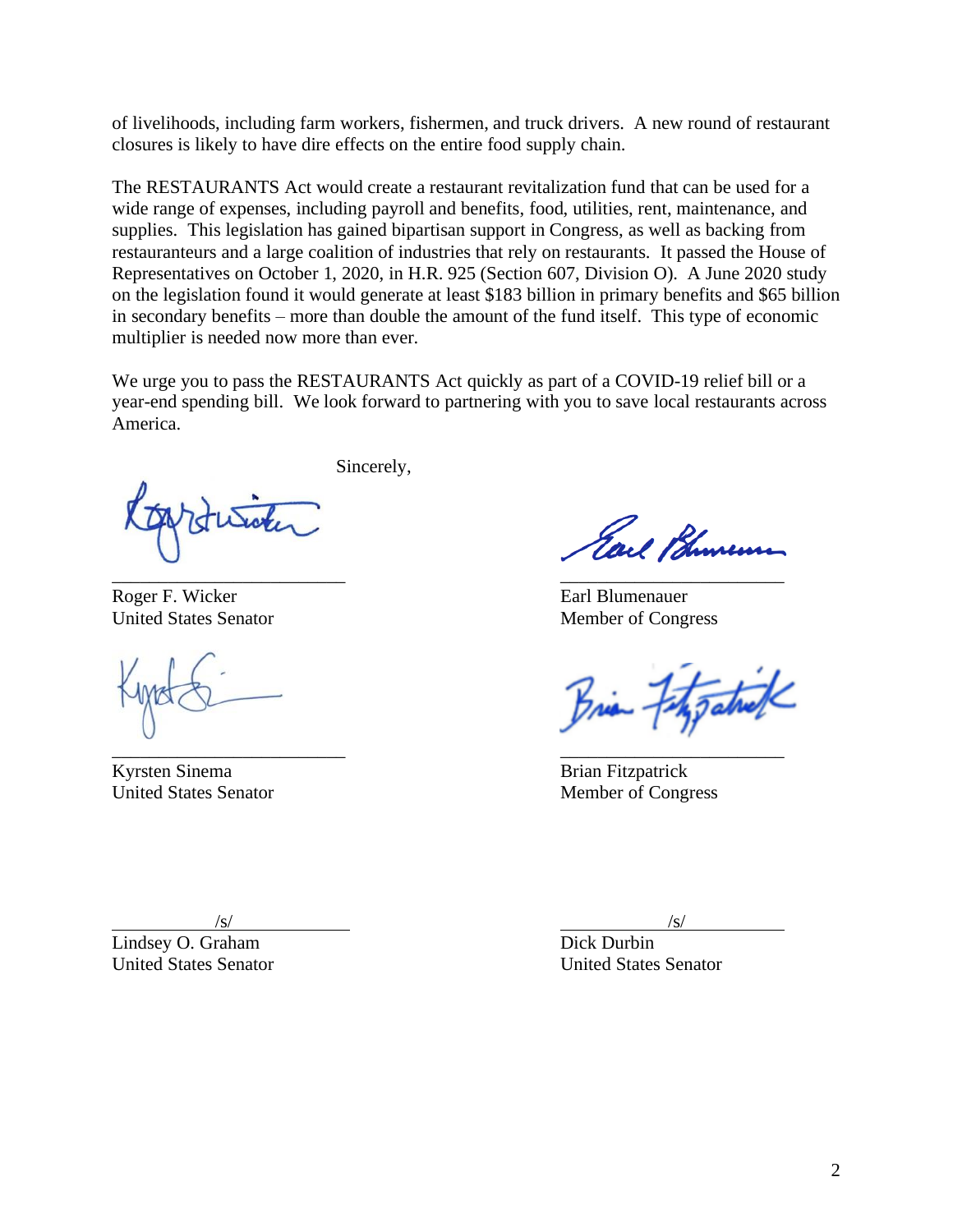$\sqrt{s}$ /s/

John Cornyn Ron Wyden

United States Senator United States Senator

Gary C. Peters Thom Tillis

 $\sqrt{s}$ /s/

United States Senator United States Senator

 $\frac{1}{s}$ /s/

Tammy Baldwin Sherrod Brown United States Senator United States Senator

Catherine Cortez Masto Christopher A. Coons Vertical Catherine Cortez Masto<br>
United States Senator<br>
United States Senator<br>
United States Senator

Tammy Duckworth **Kirsten Gillibrand** 

 $\sqrt{s}$ /s/

Mazie Hirono **Amy Klobuchar** Amy Klobuchar

 $\sqrt{s}$ /s/

 $\sqrt{s}$ /s/

United States Senator United States Senator

Vert<sup>/S/</sup><br>
Mazie Hirono *States* Senator *Maxie Hirono <i>Amy Klobuchar*<br>
United States Senator United States Senator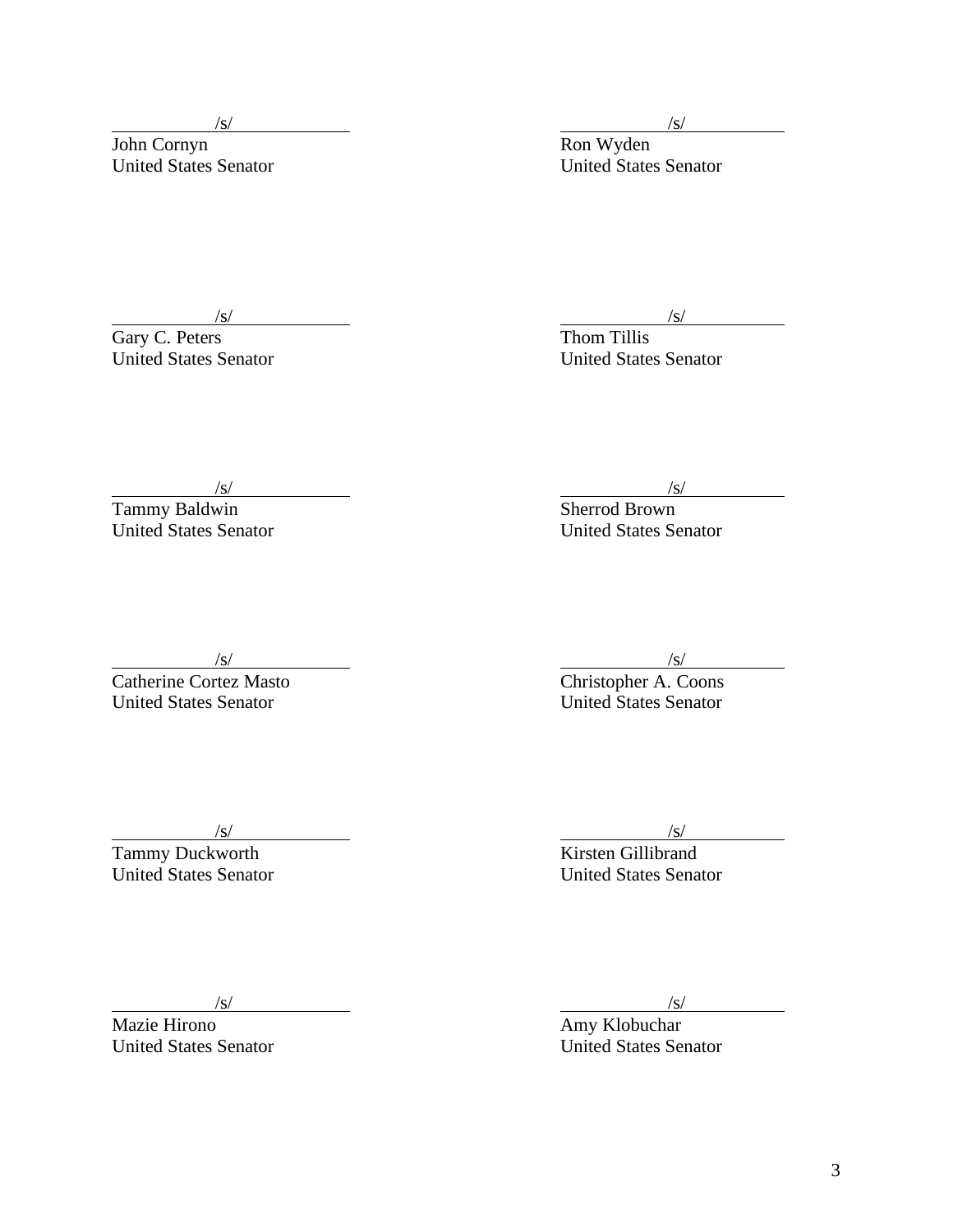$\sqrt{s}$ /s/

Ed Markey **Bob Menendez** United States Senator United States Senator

 $\sqrt{s}$ /s/

Jeff Merkley Christopher S. Murphy United States Senator United States Senator

 $\sqrt{s}$ /s/

Jackie Rosen Tina Smith United States Senator United States Senator

 $\sqrt{s}$ /s/

Debbie Stabenow Chris Van Hollen  $\frac{\sqrt{s}}{\sqrt{S}}$ <br>
Debbie Stabenow<br>
United States Senator<br>
United States Senator

Sheldon Whitehouse Cindy Axne Value (September of Cindy Axne (September of Congress)<br>United States Senator (Member of Congress)

 $\sqrt{s}$ /s/

 $\sqrt{s}$ /s/

Joyce Beatty **Ami Bera, M.D.** Ami Bera, M.D.

Member of Congress Member of Congress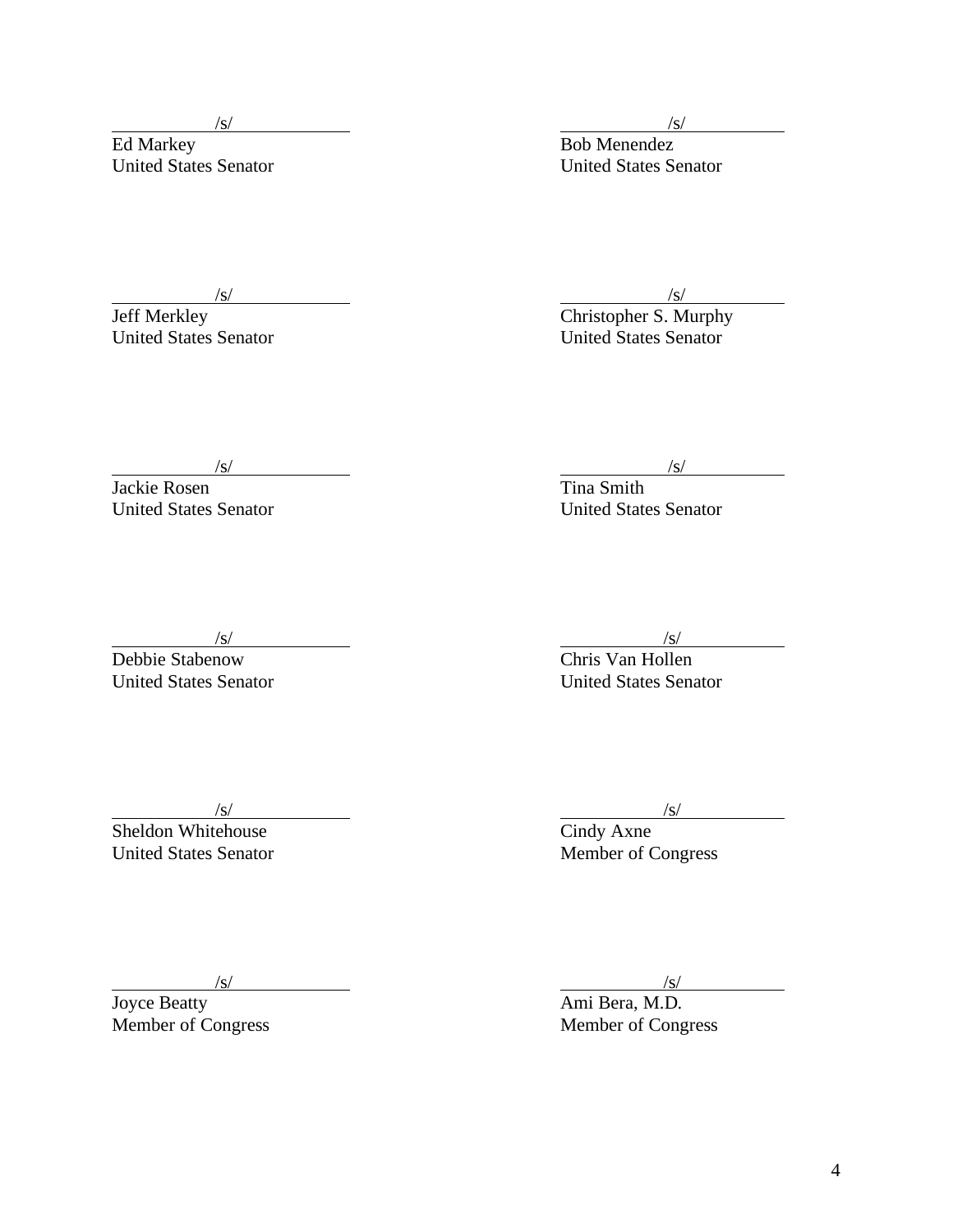Don Beyer Suzanne Bonamici New York (Stephen Congress Suzanne Bonamici<br>
Member of Congress Member of Congress Nember of Congress Suzanne Bonamici<br>
Member of Congress Suzanne Bonamici

Member of Congress

 $\sqrt{s}$ /s/

/s/<br>Anthony Brindisi S/<br>Brendan F. Boyle<br>Member of Congress<br>Member of Congress

 $\sqrt{s}$ /s/

Cheri Bustos Salud Carbajal Member of Congress (S)<br>
Member of Congress (Salud Carbajal<br>
Member of Congress (Salud Carbajal<br>
Member of Congress

Tony Cárdenas **André Carson** Member of Congress Member of Congress Member of Congress

 $\sqrt{s}$ /s/ Ed Case Kathy Castor

Member of Congress Member of Congress

 $\sqrt{s}$ /s/

Joaquin Castro Judy Chu

Member of Congress Member of Congress

 $\sqrt{s}$ /s/

5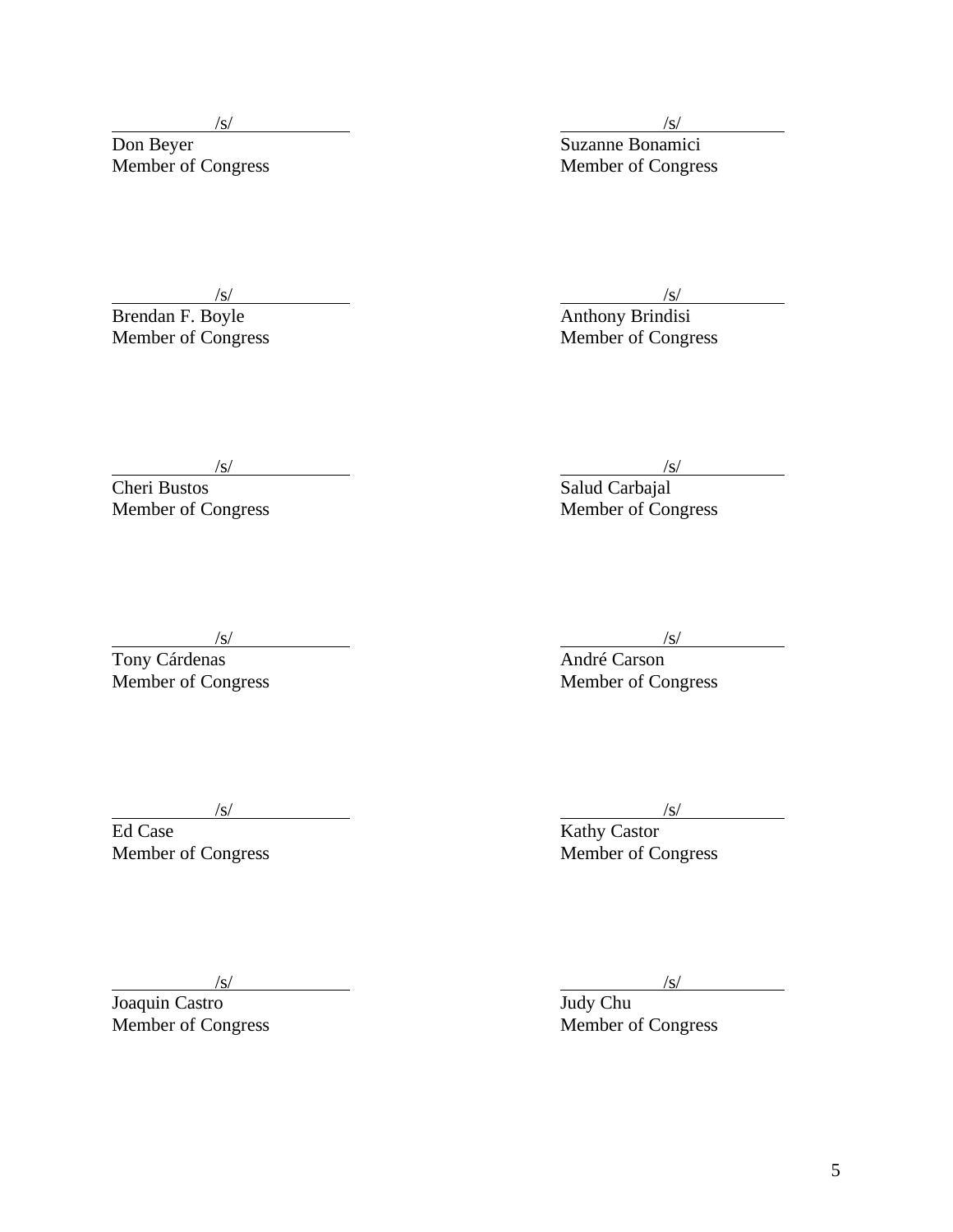Member of Congress

 $\frac{\sqrt{s}}{\sqrt{s}}$ <br>vid N. Cicilline  $\frac{\sqrt{s}}{\sqrt{s}}$ David N. Cicilline Yvette Clarke<br>
Member of Congress Member of Congress

 $\frac{1}{s}$  /s/  $\frac{1}{s}$  /s/  $\frac{1}{s}$  /s/  $\frac{1}{s}$  /s/  $\frac{1}{s}$  $\frac{\sqrt{s}}{\text{Jim Cooper}}$ <br>Member of Congress

Member of Congress

 $\frac{1}{\sqrt{S}}$ Member of Congress

Charlie Crist Jason Crow

 $\frac{1}{\text{Henry Cuellar}}$ 

 $\frac{1}{\sin \theta}$  /s/  $\frac{1}{\sin \theta}$  /s/ *(s)*<br>
J. Luis Correa *Jim Costa*<br>
Member of Congress Member of Congress

 $\frac{\sqrt{s}}{\text{Angle Craig}}$ <br>Member of Congress

 $\sqrt{s}$ /s/

Member of Congress Member of Congress Member of Congress

 $\frac{\sqrt{s}}{s}$  r Member of Congress Member of Congress Member of Congress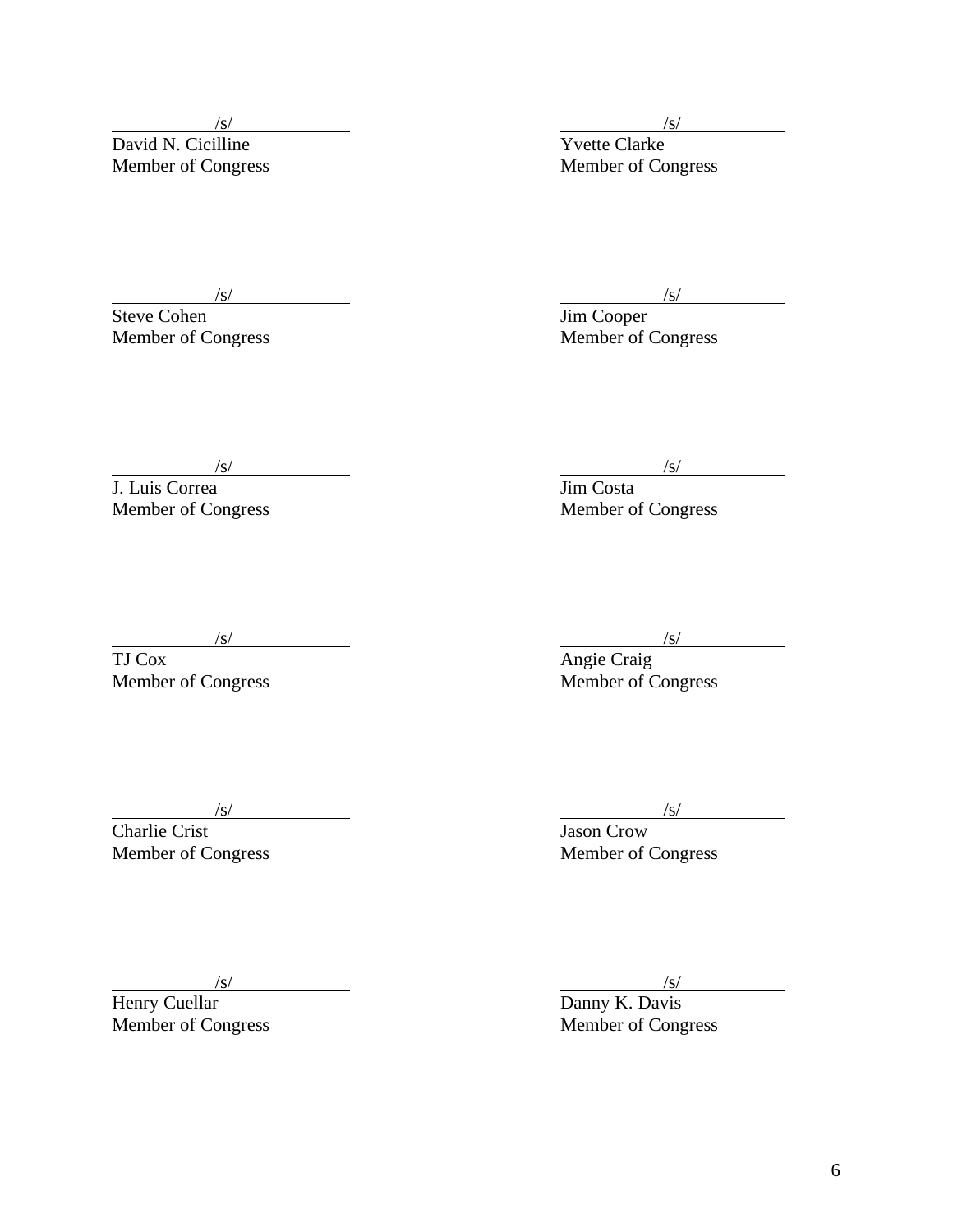Suzan K. DelBene<br>Member of Congress

 $\sqrt{s}$ /s/  $\sqrt{s}$ /s/  $\sqrt{s}$ /s/  $\sqrt{s}$ /s/  $\sqrt{s}$ /s/  $\sqrt{s}$ /s/  $\sqrt{s}$ /s/  $\sqrt{s}$ /s/  $\sqrt{s}$ /s/  $\sqrt{s}$ /s/  $\sqrt{s}$ /s/  $\sqrt{s}$ /s/  $\sqrt{s}$ /s/  $\sqrt{s}$ /s/  $\sqrt{s}$ /s/  $\sqrt{s}$ /s/  $\sqrt{s}$ /s/  $\sqrt{s}$ /s/  $\sqrt{s}$ /s/  $\sqrt{s}$ /s/  $\sqrt{s}$ /s/  $\sqrt{s}$ /s/

Peter A. DeFazio Rosa DeLauro<br>
Member of Congress Rosa DeLauro<br>
Member of Congress

 $\frac{\sqrt{s}}{\sqrt{s}}$  /s/  $\frac{\sqrt{s}}{\sqrt{s}}$  /s/  $\frac{\sqrt{s}}{\sqrt{s}}$  /s/  $\frac{\sqrt{s}}{\sqrt{s}}$  /s/  $\frac{\sqrt{s}}{\sqrt{s}}$  /s/  $\frac{\sqrt{s}}{\sqrt{s}}$  /s/  $\frac{\sqrt{s}}{\sqrt{s}}$  /s/  $\frac{\sqrt{s}}{\sqrt{s}}$  /s/  $\frac{\sqrt{s}}{\sqrt{s}}$  /s/  $\frac{\sqrt{s}}{\sqrt{s}}$  /s/  $\frac{\sqrt{s}}{\sqrt{s}}$  /s/  $\frac{\sqrt{s}}{\sqrt{s}}$  /s/  $\frac{\sqrt{s}}{\sqrt{s}}$  /s/ Member of Congress

*s/*<br> *Member of Congress*  $\frac{S}{\text{Debbie Dingell}}$ Member of Congress

 $\sqrt{s}$ /s/

Mike Doyle **Veronica Escobar**  $\frac{\sqrt{s}}{\sqrt{\frac{s}{s}}}$ <br>Mike Doyle<br>Member of Congress Member of Congress

Anna G. Eshoo Adriano Espaillat Member of Congress Member of Congress

 $\sqrt{s}$ /s/

 $\frac{1}{\text{Divight Evans}}$ 

*s*<br>s and the set of the set of the set of the set of the set of the set of the set of the set of the set of the set of the set of the set of the set of the set of the set of the set of the set of the set of the set of the Member of Congress Member of Congress Member of Congress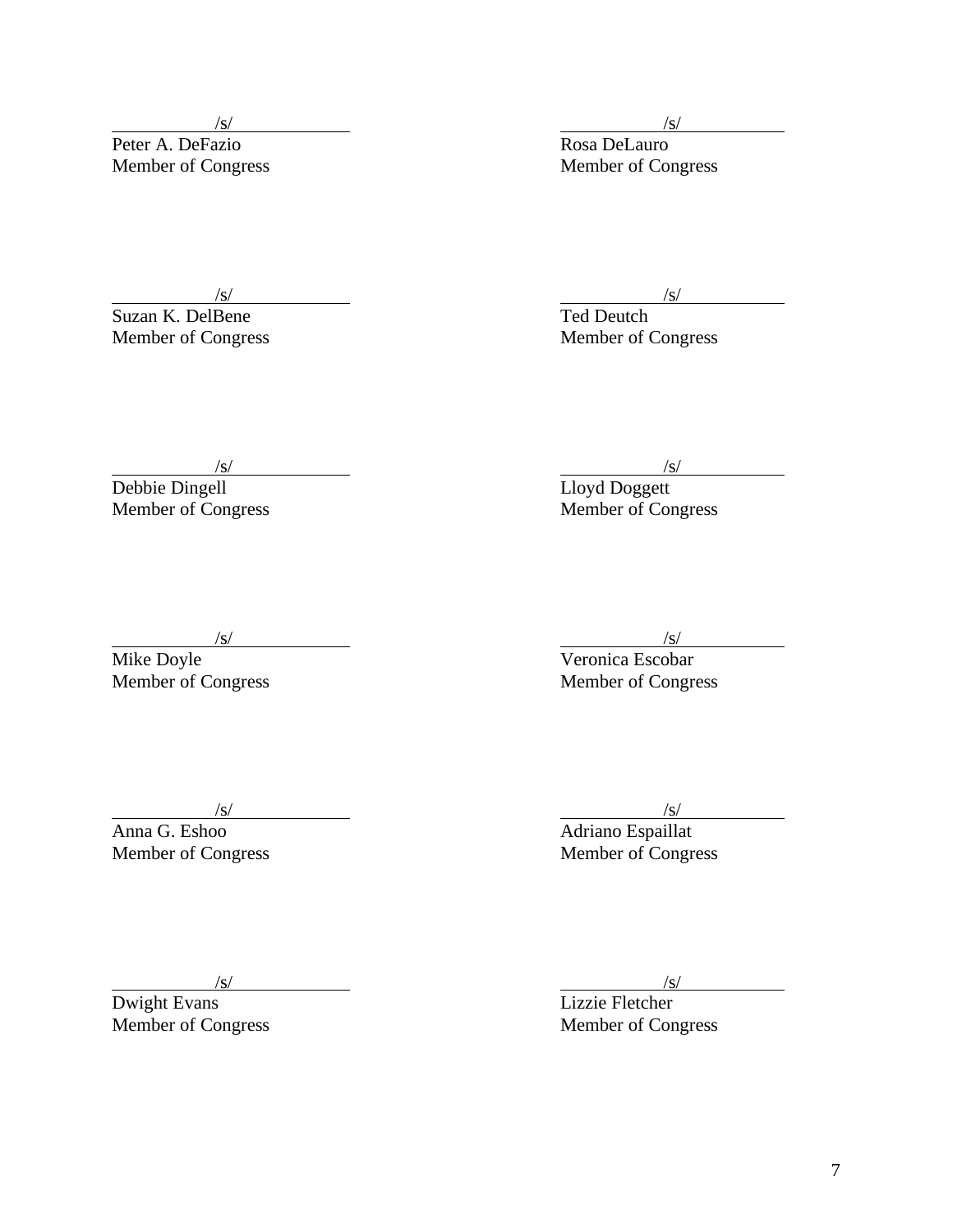$\sqrt{s}$ /s/

Bill Foster Marcia L. Fudge

Jimmy Gomez Josh Gottheimer Member of Congress Member of Congress

Member of Congress Member of Congress

 $\sqrt{s}$ /s/

Member of Congress

 $\sqrt{s}$ /s/

Alcee L. Hastings Denny Heck

Brian Higgins **Dimension Communist Except** Series and Jim Himes

 $\sqrt{s}$ /s/

William R. Keating **Robin L. Kelly** Robin L. Kelly

*(s)* //<br>Deb Haaland *(s)*<br>
Raúl M. Grijalva Deb Haaland<br>
Member of Congress Deb Haaland<br>
Member of Congress

Next (S)<br>  $\frac{S}{S}$ <br>
Member of Congress Member of Congress Member of Congress (S)<br>
Member of Congress (Member of Congress)

 $\sqrt{s}$ /s/

Member of Congress Member of Congress

Member of Congress Member of Congress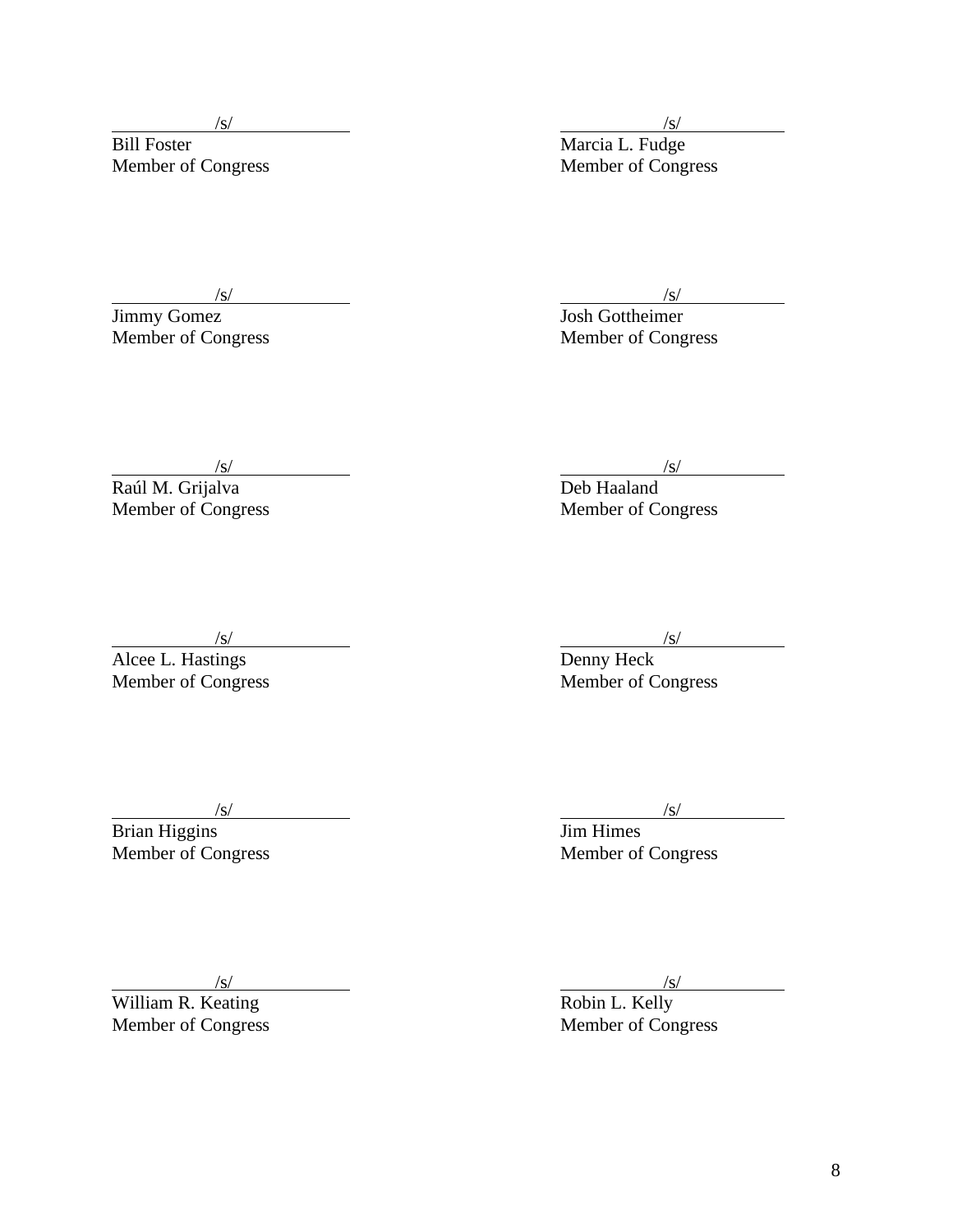Derek Kilmer<br>Member of Congress

 $\frac{1}{s}$ /s/

Ro Khanna<br>
Member of Congress<br>
Member of Congress<br>
Member of Congress

 $\frac{\sqrt{s}}{\sqrt{s}}$  /s/  $\frac{\sqrt{s}}{\sqrt{s}}$  /s/  $\frac{\sqrt{s}}{\sqrt{s}}$  /s/  $\frac{\sqrt{s}}{\sqrt{s}}$  /s/  $\frac{\sqrt{s}}{\sqrt{s}}$  /s/  $\frac{\sqrt{s}}{\sqrt{s}}$  /s/  $\frac{\sqrt{s}}{\sqrt{s}}$  /s/  $\frac{\sqrt{s}}{\sqrt{s}}$  /s/  $\frac{\sqrt{s}}{\sqrt{s}}$  /s/  $\frac{\sqrt{s}}{\sqrt{s}}$  /s/  $\frac{\sqrt{s}}{\sqrt{s}}$  /s/  $\frac{\sqrt{s}}{\sqrt{s}}$  /s/  $\frac{\sqrt{s}}{\sqrt{s}}$  /s/ Member of Congress

 $\sqrt{s}$ /s/

Ron Kind Peter King Member of Congress

 $\sqrt{s}$ /s/

Ann Kirkpatrick **Ann McLane Kuster** Ann McLane Kuster

Member of Congress Member of Congress

Conor Lamb James R. Langevin

 $\sqrt{s}$ /s/ Member of Congress (S)<br>
Member of Congress (Member of Congress Member of Congress)<br>
Member of Congress (Member of Congress)

*(s)* /s/<br>John B. Larson /s/<br>Brenda L. Lawrence

Brenda L. Lawrence Member of Congress Member of Congress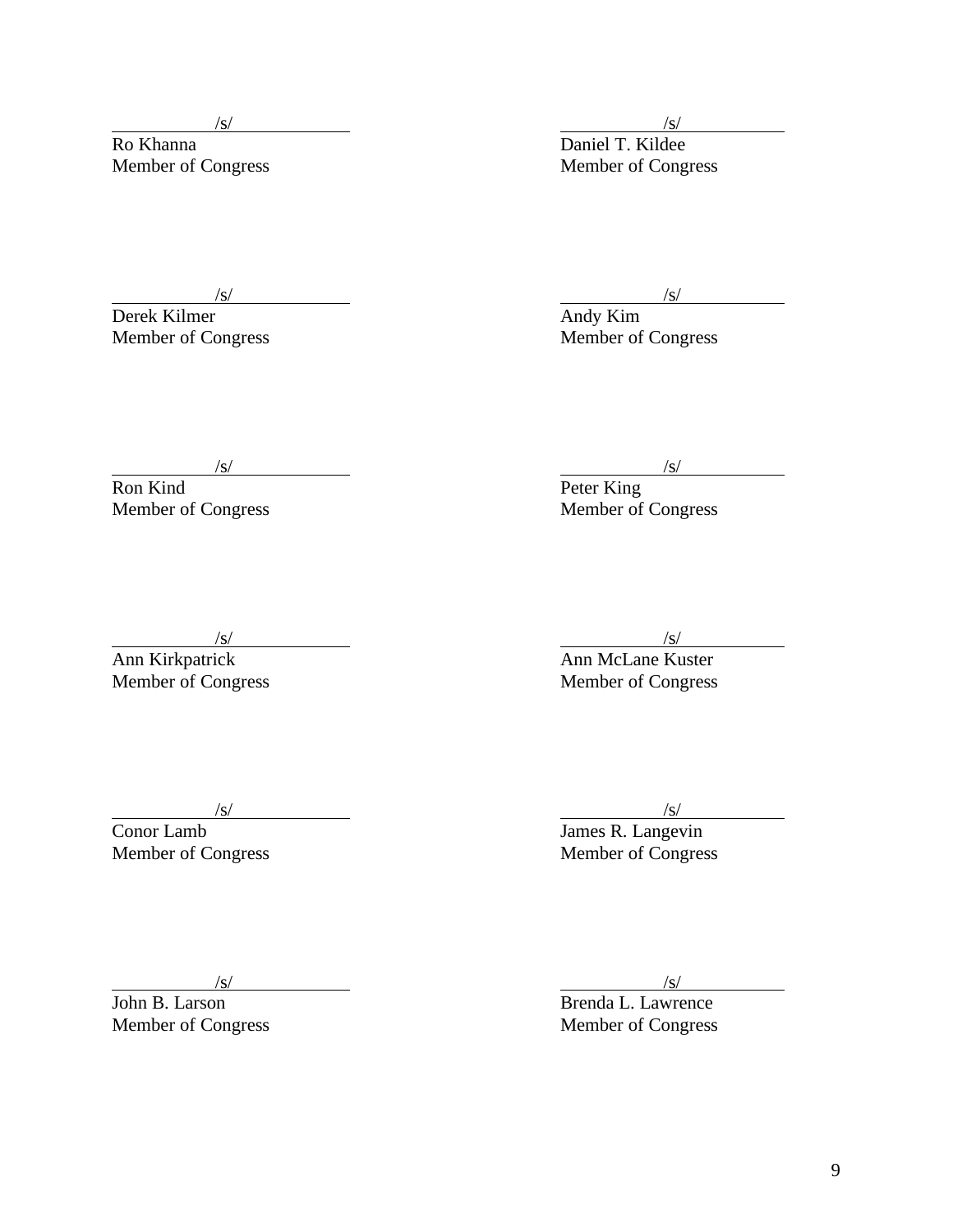Al Lawson **Andy Levin** 

 $\sqrt{s}$ /s/

Member of Congress Member of Congress Member of Congress

 $\frac{\sqrt{s}}{\text{Mike Levin}}$  /s/ Ted W. Lieu Member of Congress Member of Congress

Alan Lowenthal Stephen F. Lynch Member of Congress Member of Congress

 $\sqrt{s}$ /s/

Tom Malinowski **Carolyn B. Maloney** 

Doris Matsui **Betty McCollum** 

James P. McGovern

 $\sqrt{s}$ /s/

Member of Congress Member of Congress

 $\sqrt{s}$ /s/

Member of Congress Member of Congress

 /s/ /s/ Member of Congress Member of Congress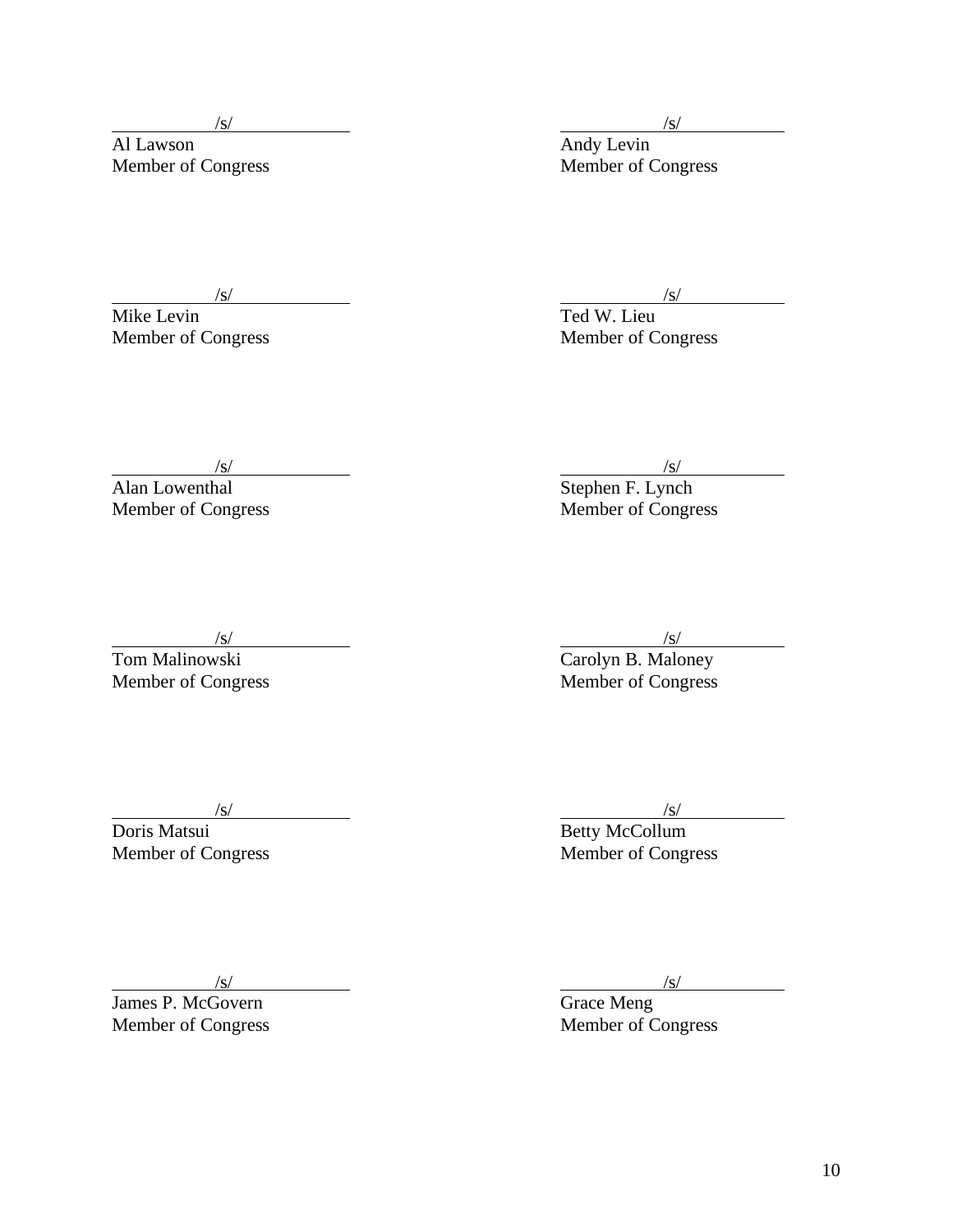$\frac{1}{s}$ /s/

Seth Moulton Jerrold Nadler Member of Congress Member of Congress Member of Congress

*(s)*<br>Ioe Neguse *(s)*<br>Eleanor Holmes Norton Joe Neguse<br>
Member of Congress<br>
Member of Congress<br>
Member of Congress Member of Congress

 $\sqrt{s}$ /s/

Tom O'Halleran Frank Pallone, Jr. Member of Congress Member of Congress

 $\sqrt{s}$ /s/

Jimmy Panetta Bill Pascrell, Jr.

Member of Congress Member of Congress

 $\sqrt{s}$ /s/

Donald M. Payne, Jr. Scott Peters

Member of Congress Member of Congress Member of Congress

Member of Congress

 /s/ /s/  $\frac{\sqrt{s}}{\sqrt{s}}$ <br>Chellie Pingree Member of Congress Member of Congress

11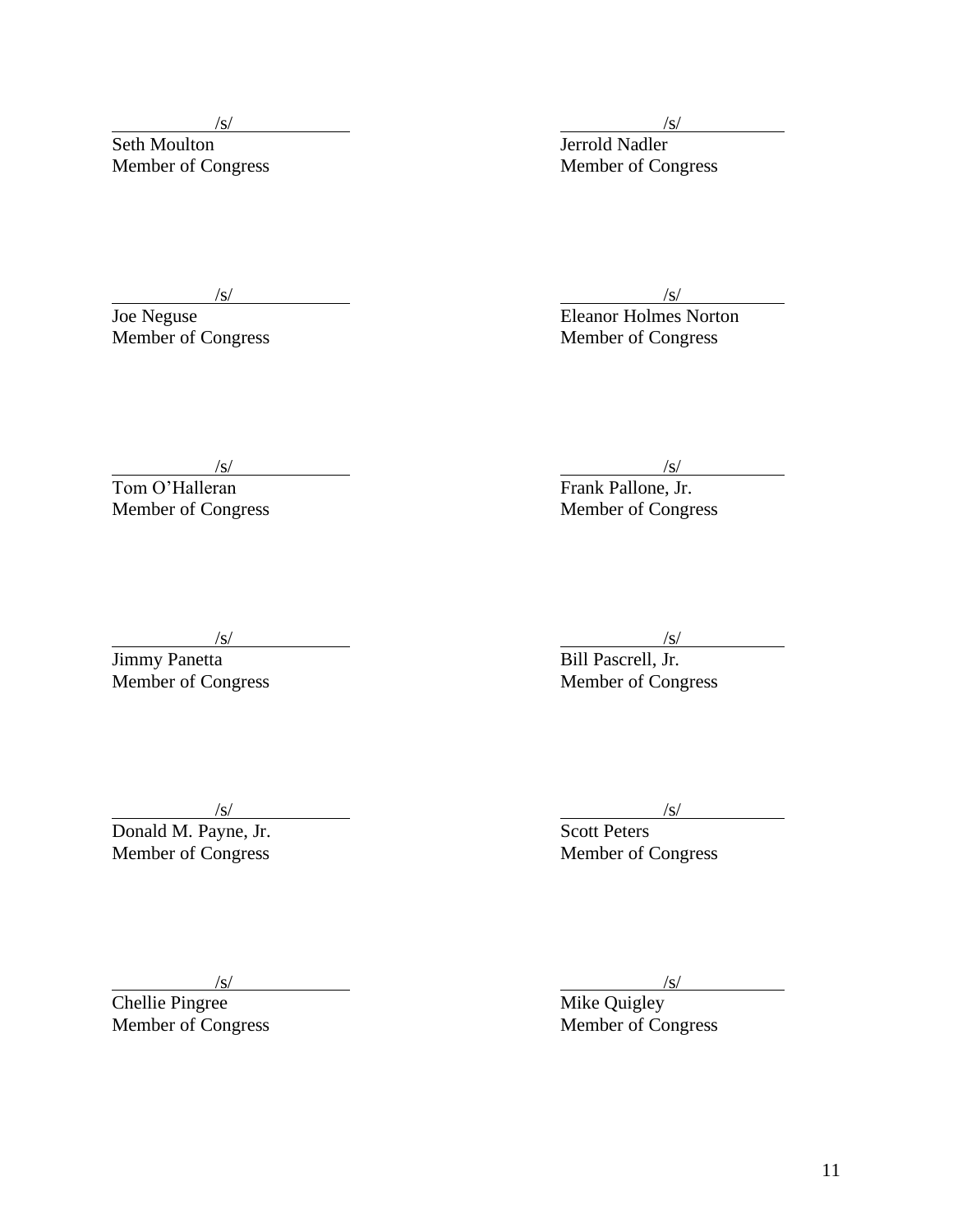Member of Congress Member of Congress Member of Congress

**Cedric L. Richmond** Max Rose Member of Congress Member of Congress

*(s)*<br>Jamie Raskin *(s)*<br> $\frac{1}{\sqrt{3}}$  /s/ Kathleen M. Rice

 $\sqrt{s}$ /s/

 $\sqrt{s}$ /s/

Lucille Roybal-Allard C.A. Dutch Ruppersberger Member of Congress Member of Congress

 $\sqrt{s}$ /s/

Bobby L. Rush Tim Ryan  $\frac{\sqrt{s}}{\text{Bobby L. Rush}}$  Tim Ryan<br>Member of Congress Member of Congress

Mary Gay Scanlon and Adam Schiff Member of Congress Member of Congress Member of Congress

 $\sqrt{s}$ /s/

José E. Serrano

 $\frac{\sqrt{s}}{\sqrt{s}}$  /s/ Member of Congress Member of Congress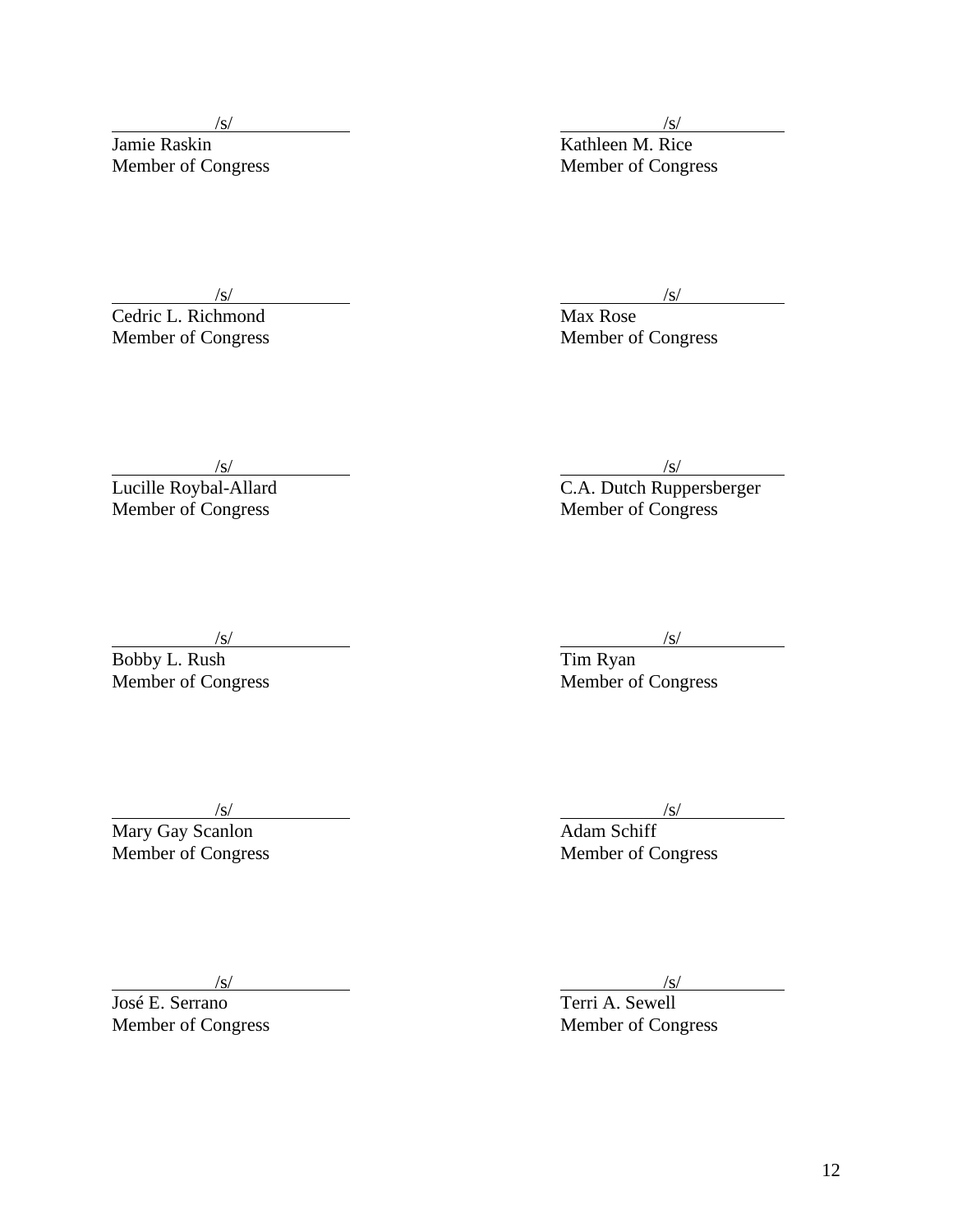Albio Sires **Elissa** Slotkin

 $\sqrt{s}$ /s/

Member of Congress Member of Congress

 $\sqrt{s}$ /s/ Adam Smith **Abigail D. Spanberger** Member of Congress Member of Congress

 $\sqrt{s}$ /s/ Jackie Speier Greg Stanton Vert<sup>/S/</sup><br>
Member of Congress Member of Congress Member of Congress Member of Congress Member of Congress Member of Congress And Allen And Allen And Allen And Allen And Allen And Allen And Allen And Allen And Allen And All

 $\sqrt{s}$ /s/

Thomas R. Suozzi Eric Swalwell Member of Congress Member of Congress

Mike Thompson **Dina Titus** 

 $\sqrt{s}$ /s/

Member of Congress Member of Congress Member of Congress

 $\sqrt{s}$ /s/

Xochitl Torres Small Lori Trahan Member of Congress Member of Congress Member of Congress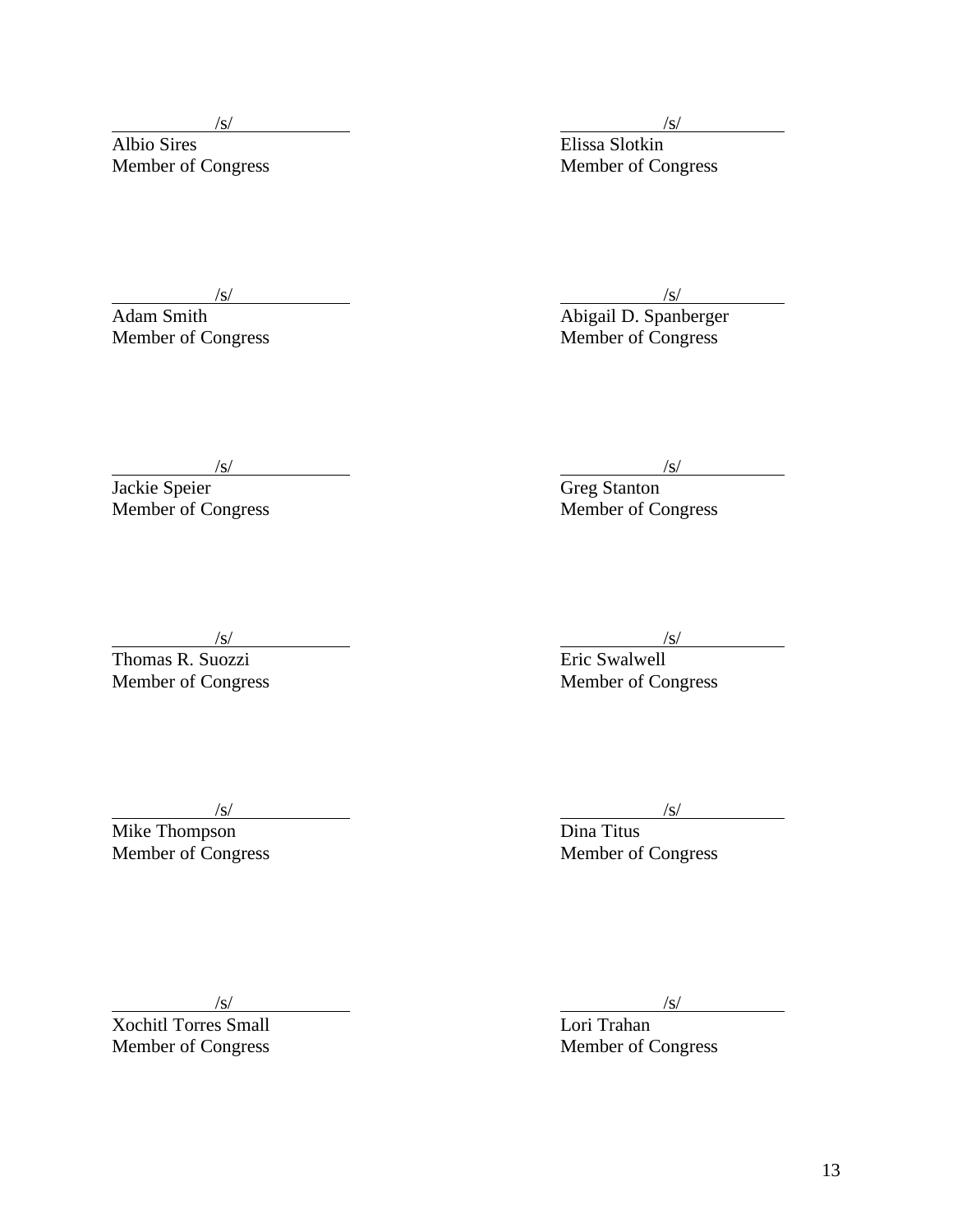/s/ /s/ Lauren Underwood Member of Congress Member of Congress Member of Congress

*son* Van Drew */s/ /s/ /s/ Filemon Vela <i>Primerical Primerical Primerical Primerical Primerical Primerical Primerical Primerical Primerical Primerical Primerical Primerical Primerical Pri* **Jefferson Van Drew Filemon Vela**<br> **Member of Congress**<br> **Member of Congress** 

 $\sqrt{s}$ /s/

Bonnie Watson Coleman Peter Welch Member of Congress Member of Congress

 $\sqrt{s}$ /s/

Susan Wild **Susan Wild** 

Member of Congress Member of Congress

Norma J. Torres **Mark Takano** 

 $\sqrt{s}$ /s/

Member of Congress Member of Congress

 $\sqrt{s}$ /s/

Daniel W. Lipinski and a strong version of the United Strong Julia Brownley

Member of Congress Member of Congress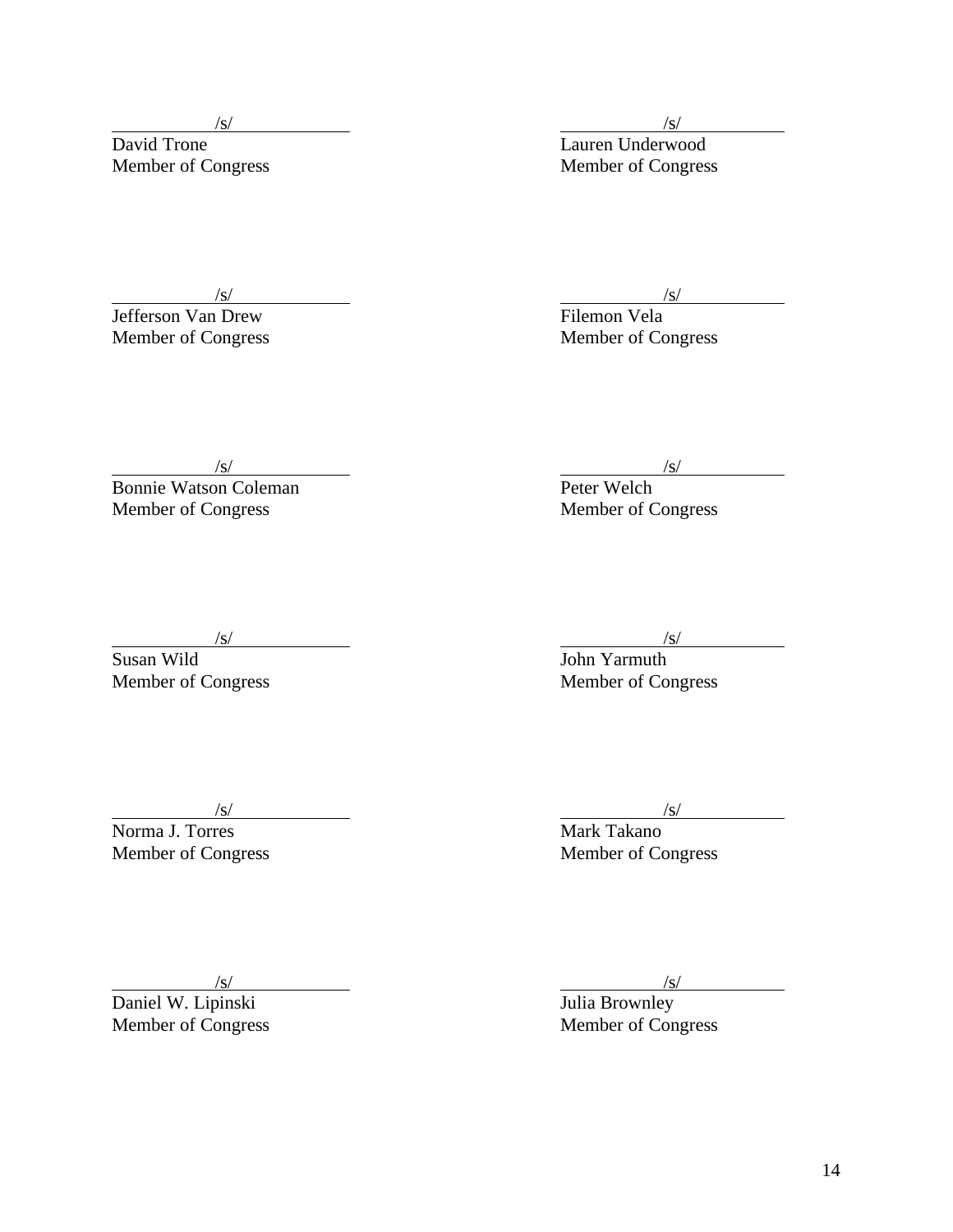Al Green Eliot L. Engel

 $\sqrt{s}$ /s/

Joseph D. Morelle Jennifer Wexton Member of Congress Member of Congress

 $\sqrt{s}$ /s/

Member of Congress Member of Congress

Josh Harder **Jackson** Jackson Jackson Jackson Jackson Jackson Jackson Jackson Jackson Jackson Jackson Jackson Jackson Jackson Jackson Jackson Jackson Jackson Jackson Jackson Jackson Jackson Jackson Jackson Jackson Jackson

 $\sqrt{s}$ /s/

Juan Vargas Marc A. Veasey

Member of Congress Member of Congress

Alma S. Adams, Ph.D. Member of Congress Member of Congress

 $\sqrt{s}$ /s/

Member of Congress Member of Congress Member of Congress

Value Vargas<br>
Marc A. Veasey<br>
Member of Congress Member of Congress

 $\sqrt{s}$ /s/ Zoe Lofgren Bradley S. Schneider

 $\frac{\sqrt{s}}{\text{m}}$  /s/<br>  $\frac{\sqrt{s}}{\text{m}}$  /s/